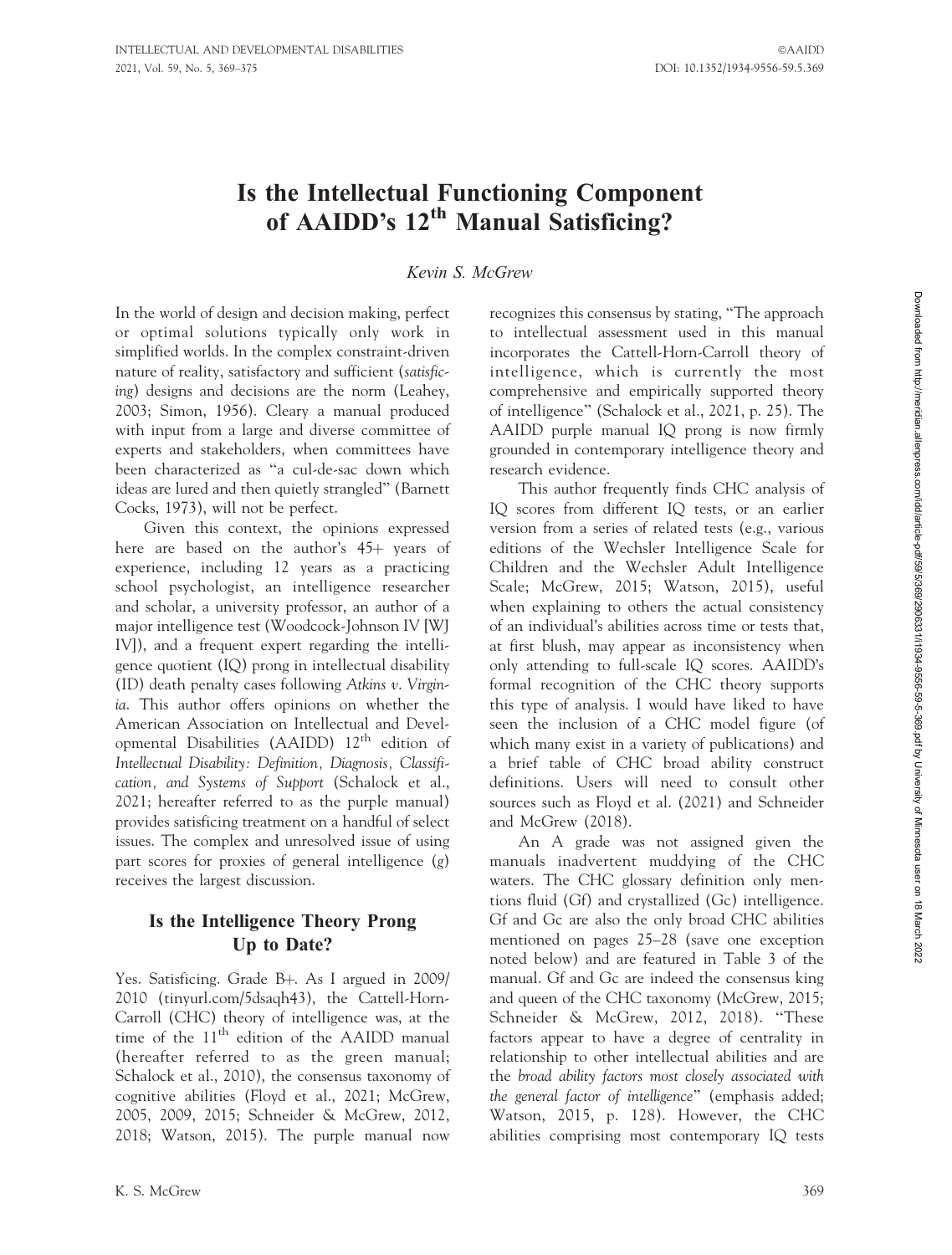may also include Gv (visual-spatial processing), Ga (auditory processing), Gwm (short-term working memory), Gs (processing speed), Gl (learning efficiency), or Gr (retrieval fluency) abilities (McGrew, 2015; Schneider & McGrew, 2012, 2018). (Please note that this author would typically not mention such a minor error, but the manual incorrectly references learning efficiency [Gl] as ''efficiency,'' as described in the AAIDD-referenced source [Schneider & McGrew, 2018]. However, as discussed later, the large number of copyedit errors in the purple manual tarnish its authoritative stature. Another example is that when mentioning crystallized intelligence across pages 25–28 and in the CHC definition in the glossary [p. 118], the term is used 12 times, and is incorrectly spelled crystalized [sic] in 11 of the 12 instances.) The manual mentions these "additional" abilities after the king and queen (Gf and Gc) are first anointed as the basis of the fullscale score that represents general intelligence— ''the full-scale IQ score is based on general intelligence (i.e., g) that encompasses crystalized [sic] intelligence and fluid intelligence part scores, along with as many as six additional broad-strata abilities'' (emphasis added; p. 27). The repeated reference and preferential treatment of fluid and crystallized intelligence suggests AAIDD implicitly or explicitly endorses only a partial CHC model, or is trying to straddle a theorical or measurement issue fence (e.g., see discussion of part scores vs. full-scale IQ scores).

### Are the Major IQ Testing Measurement Issues Adequately and Coherently Addressed?

Yes and no. Marginally satisficing. Grade B-. In high-stakes IQ prong settings (e.g., social security and special education eligibility, Atkins death penalty cases), certain measurement issues almost always require attention.

The purple manual, either in the glossary, text, or in both, provides satisficing treatment of SEM, confidence band intervals, norm obsolescence or the Flynn effect, and practice effects. However, this author was frustrated when trying to locate clear AAIDD descriptions or guidance for certain measurement issues. For example, the explanation of practice effects, although not in the green manual glossary, was listed in the green

manual topic index that conveniently directed the reader to page 38 for a definition and practice guidance. Practice effects are now included under progressive error in the purple manual glossary, which may not be immediately apparent or familiar to all users, and only receives a mention in Table 3.5 and a passing comment on page 39 (''frequent re-administrations may lead to overestimating the examinee's true intelligence [i.e., practice effects]''). The description of the Flynn effect is mysteriously described under the second level subheading of ''Making a Retrospective Diagnosis.'' A Flynn effect adjustment is a function of the time between when an IQ test was administered and the norming year of the test, temporally orthogonal to whether a potential diagnosis is retrospective or not.

There are other examples of the need to search for the needle (i.e., term, definition, practice guidance) in the haystack (the body of the manual) that could be resolved by retaining the topic index from the green manual. The inability to readily locate the corpus of AAIDD's treatment for key measurements terms and concepts in a coherent tractable manner is frustrating. This annoyance is exacerbated when attempting to crosswalk the same measurement concepts between the green and purple manuals.

Finally, many high-stakes ID cases often include case files that include multiple IQ scores across time or from different IQ tests. Some form of guidance, at minimum in a passing reference, to the issues of the convergence of indicators and IQ score exchangeability would have been useful. Users will need to go beyond the AAIDD manual for guidance (see Floyd et al., 2021; McGrew, 2015; and Watson, 2015).

#### What About Part Scores?

Not satisficing. Grade C. This marginally passing grade is due to AAIDD's part-score position: (a) being inconsistent and confusing within the manual, (b) being at variance with other authoritative sources, and (c) not recognizing central scientific and legal tenants that underlie the complex issue. AAIDD needs to address the partscore issue with preemptive vigor to mitigate confusion and potential misuse of its ambiguous statements. Otherwise, legal entities may fill the void and prescribe a variety of case-specific remedies of dubious quality.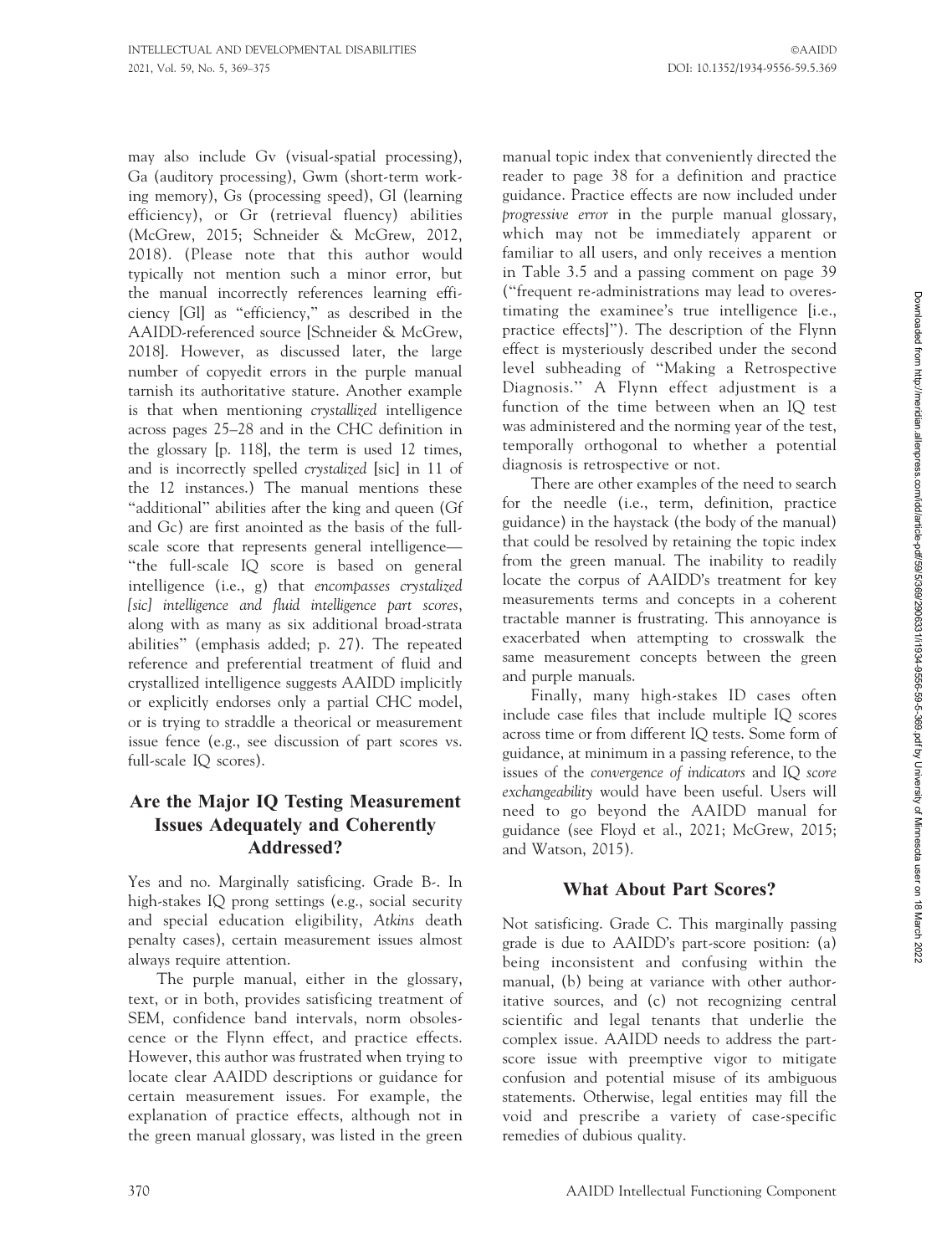### AAIDD's Confusing Part-Score **Statements**

The manual states that ''Part scores should not be used in determining whether the individual's level of intellectual functioning ... the current evidence indicates that there is no reason to question the validity of the full-scale IQ, even in individual cases where there is significant part/factor score profiles'' (emphasis added; p. 28). The ''just say no to part scores'' position seems clear in the statement that ''Gf or Gc scores [sic] should not be used as a proxy for general intelligence, even in unusual cases, such as when there is a substantial spread of subtest scores (emphasis added; p. 28).'' (Please note the manual's inattention to what I call ''misplaced italics'' [e.g., Gc scores] is, unfortunately, frequent in the manual. I comment on this and other numerous copyedit errors later.) Yet, in the next sentence there is a suggestion that Gf and Gc part scores can be used: ''Consistent with current thinking . . . the valid use of intelligence part scores requires at least 3-6 subtests [emphasis added] of Gf and [sic] Gc'' (p. 28). Furthermore, by featuring crystallized and fluid intelligence part or factor scores from common IQ tests in Table 3.2, there is the implicit suggestion that fluid and crystallized part scores hold special value. AAIDD's ambiguous part-score statements only muddy an already contentious and complex issue in high-stakes ID diagnostic settings.

### AAIDD's Part-Score Position Is at Variance With Other Authoritative Sources

In AAIDD's The Death Penalty and Intellectual Disability (Polloway, 2015), both McGrew (2015) and Watson (2015) suggest that part scores can be used in special cases. (Note that these two chapters, although published in an AAIDD book, do not necessarily represent the official position of AAIDD.) The limited use of part scores is also described in the 2002 National Research Council book on ID and social security eligibility (see McGrew, 2015; Watson, 2015). The authoritative Diagnostic and Statistical Manual of Mental Disorder—Fifth Edition (DSM-5) manual implies that part scores may be necessary when it states that ''highly discrepant subtest scores may make an overall IQ score invalid'' (American Psychiatric Association, 2013, p. 37). Finally, in the recent APA Handbook of Intellectual and Developmental Disabilities (Glidden, 2021), Floyd et al. state ''in rare situations in which the repercussions of a false negative diagnostic decision would have undue or irreparable negative impact upon the client, a highly g-loaded part score (see McGrew, 2015a) might be selected to represent intellectual functioning'' (emphasis added; p. 412).

# Gf/Gc  $\neq$   $g_f$  /g<sub>c</sub>: Potential Part-Score Roulette

Specifying (either implicitly or explicitly) fluid and crystallized intelligence measures as the most valid g-proxies for unique cases fails to recognize an important distinction between  $g_f/g_c$  and Gf/Gc. As written, the purple manual references the broad Gf and Gc abilities as per contemporary CHC theory. However, it is not often understood that Horn and Carroll's broad Gf and Gc abilities are not isomorphic with Cattell's two  $g_f/g_c$  general abilities, constructs that are more consistent with the notion of general intelligence (g) as articulated by Cattell's mentor, Spearman (see Schneider & McGrew, 2018). (Note that CHC or the three-stratum Gf-Gc theory differentiates abilities at three levels [strata] of generality. General intelligence [g] is the most general and is at the apex [stratum III] of the hierarchy. Broad CHC abilities [Gf, Gc, Gv, etc.] are at stratum II, and narrow abilities at stratum I are subsumed by the broad abilities.) The purple manual's deference to fluid and crystallized intelligence, and particularly the passing mention of both abilities as potentially suitable part scores to represent general intelligence (see page 28), has a clear Cattell general ability (stratum III) construct ring, not the narrower (broad) notions of CHC Gf and Gc associated with the CHC theory endorsed in the manual. Perhaps this disconnect is the reason for the manual's ambiguous and contradictory treatment of fluid and crystallized intelligence g-proxy part scores.

AAIDD needs to provide guidance regarding whether g-proxy measures should be more broadlike CHC Gf and Gc composites present in most contemporary IQ batteries or more Cattell-like general  $g_f/g_c$  composites. For example, the Wechsler Intelligence Scale for Children Fifth Edition (WISC-V) provides four-subtest Expanded Verbal (crystallized intelligence; Gc) and Expanded Fluid Index (Gf) scores that are consistent with the broad Gc and Gf CHC constructs. The Woodcock-Johnson III (WJ III) had a four-test Thinking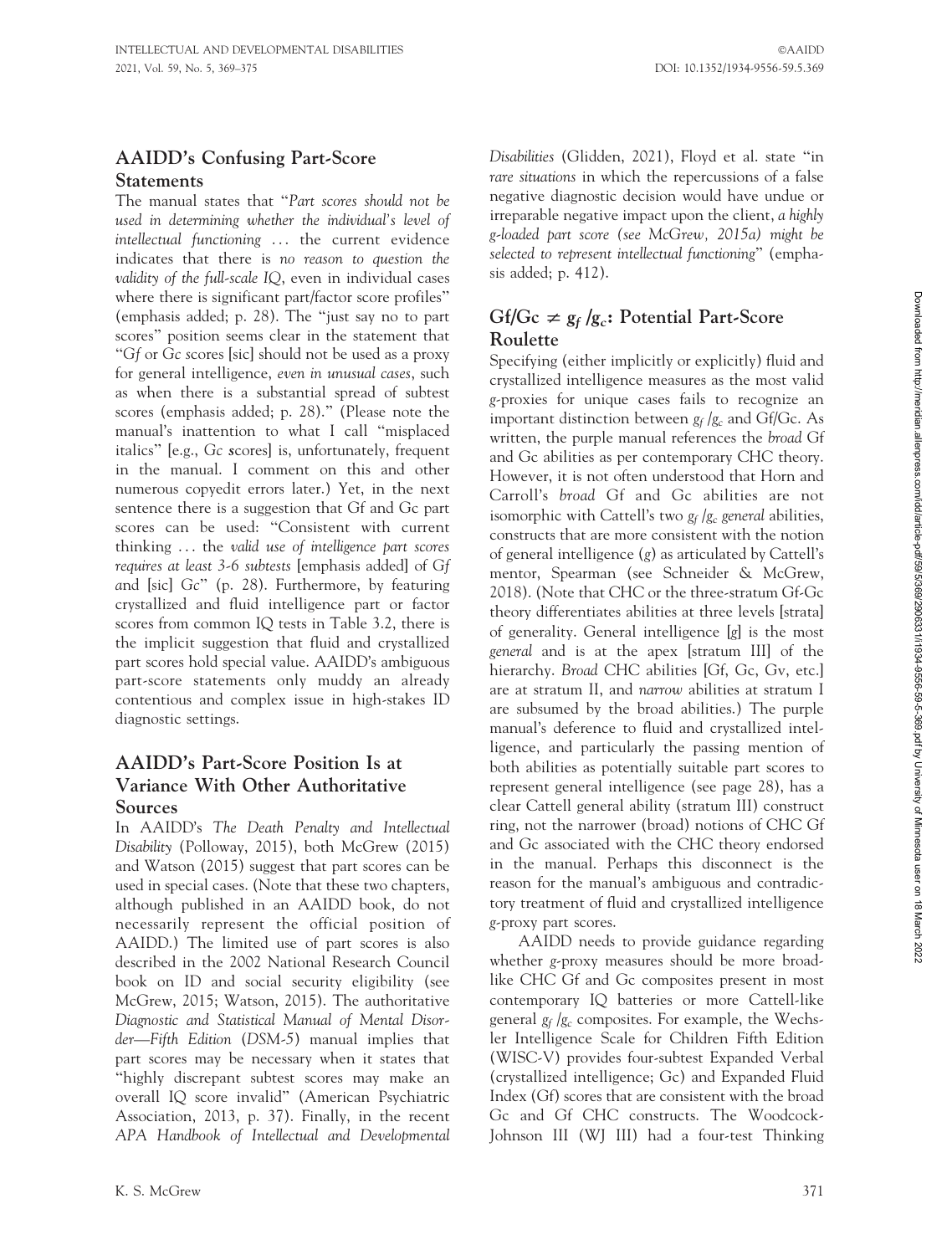Ability cluster that was more akin to Cattell's general  $g_f$ , as it was comprised of tests that measured Gf, Gv, Ga, and Glr (now split into Gl and Gr). Interestingly, the Comprehensive Test of Nonverbal Intelligence—Second Edition (CTONI-2), typically considered a special purpose test, produces a six-test Gf-like score that is likely a more robust Gf measure than any Gf score from any individually administered IQ test. The popular CHC cross-battery assessment and interpretation methods and software (Flanagan et al., 2013) allow users the ability to generate unique mixtures of broad CHC-like Gf and Gc scores across multiple test batteries for as many individual tests a psychologist desires. Schneider (2013) has also provided information on formulas (and software tools; tinyurl.com/3oj2wu79; tinyurl.com/ nn11zg81) to calculate statistically sound clusters for any mixture of tests.

With the clear movement to flexible tabletbased digital test libraries and centralized online scoring platforms, publishers are soon likely to provide a menu-driven test selection approach where users can obtain broad CHC-like Gf and Gc scores based on three to four (or more) tests from the same battery of co-normed tests, or across different test batteries within a publisher's stable of test products. For the test battery this author coauthors (WJ IV), three-test Gf and Gc CHC broad clusters are available. By ignoring the WJ IV packaging boundaries of the Cognitive, Oral Language, and Achievement batteries, with minimal psychometric work and a software patch to the online scoring platform, four-test Gf and up to seven-test Gc (Schneider, 2016) IQ scores could readily be made available. Depending on which broad CHC abilities one considers as representing a general Cattell  $g_f$  score (e.g., Gf, Gv, Ga, Gl, Gr), the current WJ IV could generate such a score based on five to approximately a dozen tests. Without theoretically and psychometrically sound guidance, there is the increased possibility of fluid and crystallized part-score IQ roulette.

## The Underlying Scientific and Legal Evidence Issues

The core part- vs. full-scale IQ score issue, in part, reflects a fundamental tension between science and law. ''While science attempts to discover universals hiding among the particulars, trial courts attempt to discover the particulars hiding among the universals'' (Faigman, 1999, p. 69). A central issue is whether the scientific principle of ergodicity holds. In simple terms, do group-based research findings generalize or remain invariant when applied to individuals (Fisher et al., 2018; Gomes et al., 2019)? In the courts this is referred to as the General-2-individual or G2i principle (Faigman et al., 2017; National Academies of Sciences, Engineering, and Medicine, 2018). Group-based research consistently suggests that discrepant part scores do not invalidate full-scale IQ scores (Floyd et al., 2021). However, the ergodicity and G2i principles have not been proven to hold in the form of knowing, with any degree of certainty, that for any individual the group-based part vs. full-scale research findings may or may not apply to a specific individual. In fact, most all psychological processes are nonergodic (Gomes et al., 2019). In a unique n  $= 1$  high-stakes setting, a psychologist may be ethically obligated to proffer an expert opinion whether the full-scale score is (or is not) the best indicator of general intelligence. There must be room for the judicious use of clinical judgmentbased part scores. AAIDD's purple manual complicates rather than elucidates guidance for psychologists and the courts. In high-stakes settings, a psychologist may be hard pressed to explain that their proffered expert opinions are grounded in the AAIDD purple manual, but then explain why they disagree with the ''just say no to part scores'' AAIDD position.

### g Is the Loch Ness Monster of Psychology

The theoretical construct of general intelligence (g) is the Loch Ness Monster of psychology. Since the early 1900s, psychologists have been searching for the theoretical basis of g in the form of a brainbased property, entity, or mechanism, to no avail. There is a distinction made, typically overlooked in applied settings, between psychometric g (represented by a full-scale IQ score) and theoretical g (i.e., a brain-wide property or entity that produces psychometric g). Emerging contemporary research focused on brain networks, dynamic mutualism and process overlap theories, provides compelling evidence that theoretical g may not exist (Barbey, 2018; Kan, van der Mass, & Levin, 2019; Kovacs & Conway, 2016; 2019; Schneider & McGrew, 2019; van der Maas et al., 2017). These studies suggest that ''g is an emergent property rather than a causal latent trait: It is the consequence, not the cause, of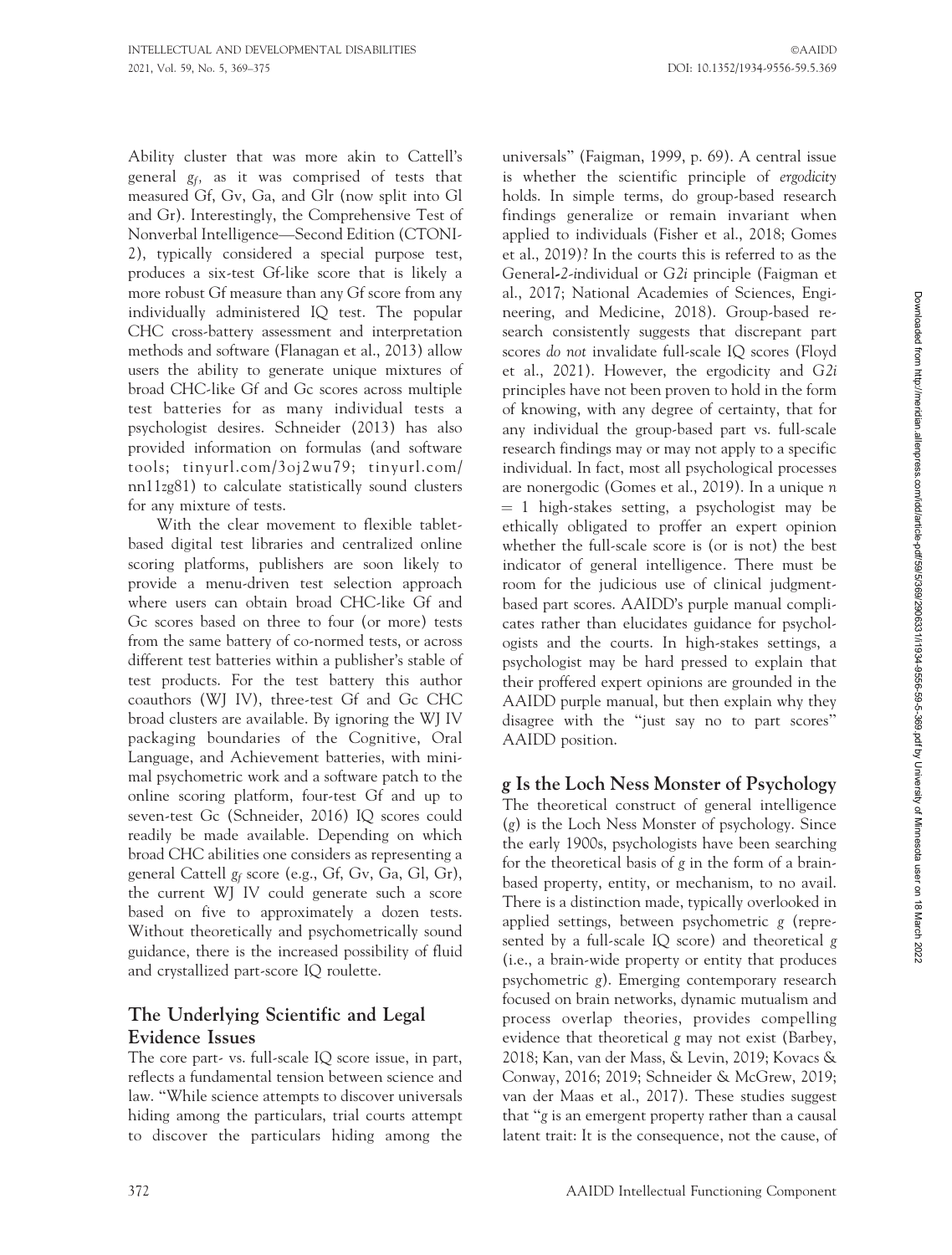correlations between cognitive ability tests'' (Kovacs & Conway, 2019, p. 192). If theoretical g does not exist, and psychometric g is nothing more than a statistical emergent property index (much like horsepower in a car engine does not represent an entity in the engine, but is the resulting emergent property index from the interaction of distinct engine components), the theoretical glue binding together part scores in the service of the superordinate full-scale g score is dissolved—setting the stage for cogent theoretical and research-based arguments that certain part scores (viz.,  $Gf/Gc; g_f/$ gc) possess more coherent psychometric and theoretical validity than the atheoretical pragmatic fullscale IQ score (Kovacs & Conway, 2019; Schneider & McGrew, 2019). (For the statistically inclined readers, the fundamental issue is that g, as a theoretical construct, is modeled as a reflective latent trait construct. Contemporary non-g theoretical models suggest psychometric g is a pragmatic emergent formative construct that can explain the positive manifold among a collection of individual tests; Kovacs & Conway, 2019.)

#### Summary Comments on the Part-Score Issue

AAIDD's ambiguous part score statements raise more questions than answers. The wild west of easily crafted and psychometrically defensible three-or-more test Gf and Gc or  $g_f/g_c$  composites scores is here. Guidance is needed on: (a) how many tests should be required, at a minimum, to comprise these fluid and crystallized psychometric g-proxy composites, (b) whether these composites should align more with broad Gf and Gc as per CHC theory or should align more with the general Cattell  $g_f/g_c$ , and (c) what psychometric methods are permissible for crafting such composite scores (e.g., only norm-based composites from tests from the same standardization sample, composites from tests with statistically equated/linked test batteries,; composites derived from statistical formulas for tests that do not share common or statistically linked standardization samples).

### Are Style and Substance Equally Satisficing in the New Manual?

No. Not satisficing. Grade D. As of this writing, I have counted at least 20 copyedit errors, and these are only noted in the pages relevant to the IQ prong. Many are ''misplaced italics'' errors as described previously (e.g., page 28 and reference pages 138, 141, 146, 149). Kranzler is misspelled as Kanzler both on page 26 and in the references. On page 42 ''test norms'' is incorrectly written as ''test e-norms.'' The Floyd, Farmer, Schneider, and McGrew reference is correctly cited with the 2021 publication date in the references but is referenced as ''in press'' on pages 28 and 29. Other errors are mentioned earlier in this article as well.

Such copyedit errors, in the quantity and variety observed, should not be present in what is intended to be the authoritative definitive source for diagnosing ID. The word authoritative conveys something as being official, approved, or definitive. It also connotes the object is precise, accurate, and correct. These easily preventable errors, plus the absence of a topic index, to some, may suggest that the manual was carelessly and hastily tossed together. These problems tarnish both the purple manual and the professional reputation of AAIDD.

#### Summary

Just as a full-scale IQ score may not always be the best psychometric proxy for estimating an individual's general intellectual functioning, this author refrains from providing a global summative grade for the IQ prong material in the purple manual. Given this author's primary intelligence theorypractice gap criticism of the  $11<sup>th</sup>$  edition green manual, AAIDD's endorsement of the CHC theory of intelligence is the most important positive revision to the intellectual prong of the purple manual. The weakest part of the intellectual functioning component of the manual is the obfuscation of AAIDD's g-proxy part-score position, a position at variance with most other prominent professional sources and a position that fails to recognize the underlying central scientific and legal evidence issues. Practitioners and, more importantly, individuals with unique cognitive characteristics, cannot wait another decade until the  $13<sup>th</sup>$  edition manual is published for more robust AAIDD part-score guidance.

I may be a tough grader, but my evaluative judgements (positive and negative) are intended to push AAIDD higher and farther to provide the best possible guidance for the identification of individuals with intellectual or developmental disabilities.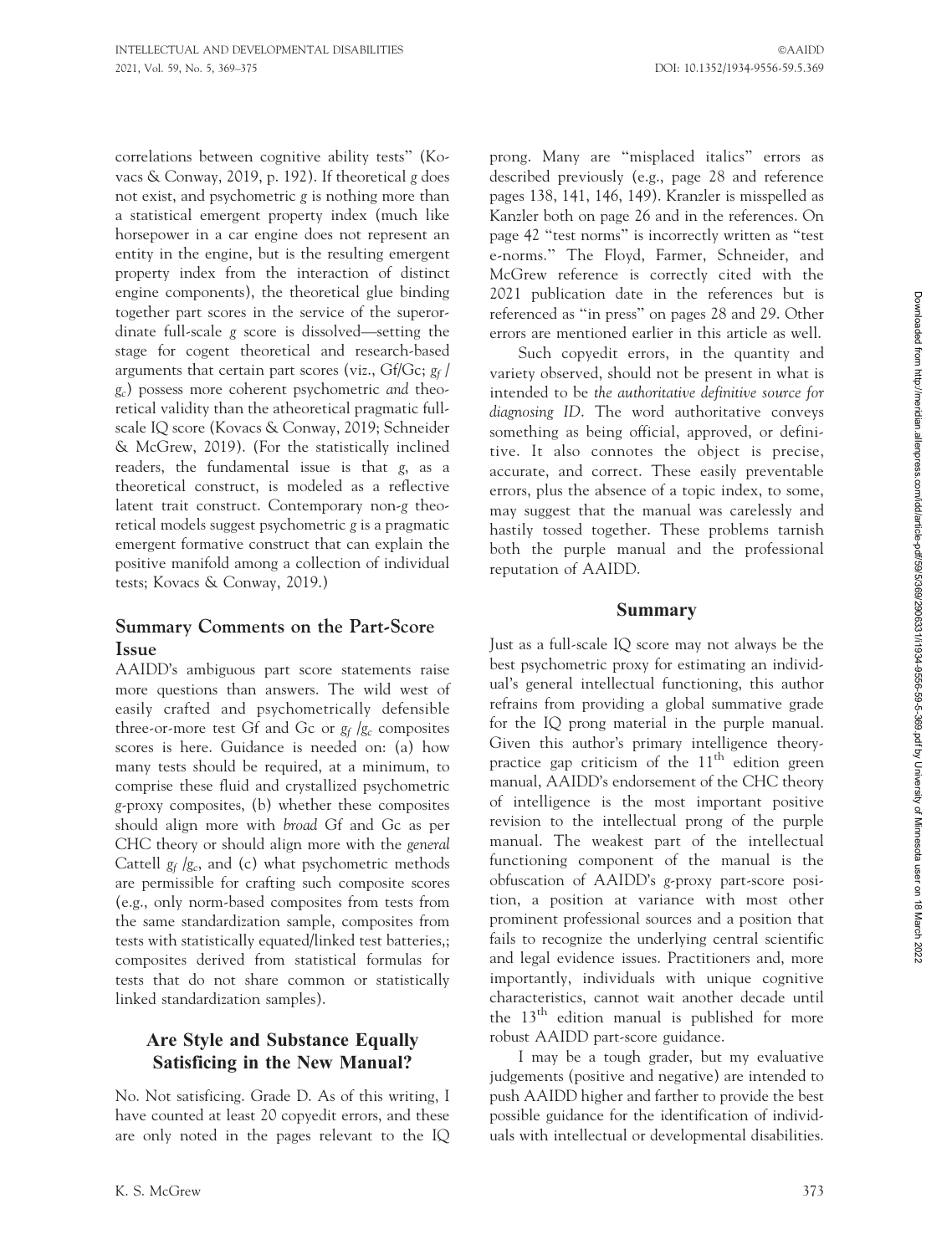### References

- American Psychiatric Association. (2013). Diagnostic and statistical manual of mental disorders— Fifth Edition. Author.
- Barbey, A. K. (2018). Network neuroscience theory of human intelligence. Trends in Cognitive Sciences, 22(1), 8–20. http://dx.doi.org/10. 1016/j.tics.2017.10.001
- Barnett Cocks, T. (1973). Science quotes by Barnett Cocks. https://todayinsci.com/C/Cocks\_ Barnett/CocksBarnett-Quotations.htm
- Faigman, D. L. (1999). Legal alchemy: The use and misuse of science in the law. W. H. Freeman & Co.
- Faigman, D. L., Bonnie, R. J., Casey, B. J., Davis, A., Hoffman, M. B., Jones, O. D., Montague, R., Morse, S. J., Raichle, M. E., Richeson, J. A., Scott, E. S., Steinberg, L., Taylor-Thompson, K., & Yaffe, G. (2016). G2i knowledge brief: A knowledge brief of the MacArthur Foundation Research Network on Law and Neuroscience [Working paper]. MacArthur Foundation Research Network on Law and Neuroscience. https://scholarship.law. columbia.edu/faculty\_scholarship/2017
- Faigman, D. L., Wagner, A., Bonnie, R. J., Casey, B. J., Davis, A., Hoffman, M. B., Jones, O. D., Montague, R., Morse, S. J., Raichle, M. E., Richeson, J. A., Scott, E. S., Steinberg, L., Taylor-Thompson, K., & Yaffe, G. (2017). G2i knowledge brief: A knowledge brief of the MacArthur Foundation Research Network on Law and Neuroscience. MacArthur Foundation Research Network on Law and Neuroscience. https://scholarship.law.columbia.edu/faculty\_ scholarship/2017
- Flanagan, D. P., Ortiz, S. O., & Alfonso, V. C. (2013). Essentials of cross-battery assessment (3rd ed.). Wiley.
- Fisher, A. J., Medaglia, J. D., & Jeronimus, B. F. (2018). Lack of group-to-individual generalizability is a threat to human subjects research. Proceedings of the National Academy of Sciences, 115(27), E6106–E6115. http://dx.doi.org/10. 1073/pnas.1711978115
- Floyd, R. G., Farmer, R. L., Schneider, W. J., & McGrew, K. S. (2021). Theories and measurement of intelligence. In L. M. Glidden (Ed.), APA handbook of intellectual and developmental disabilities (pp. 385–424). American Psychological Association.
- Glidden, L. M. (2021). The APA handbook of intellectual and developmental disabilities. American Psychological Association.
- Gomes, C. M. A., de Araujo, J., do Nascimento, E., & Jelihovschi, E. G. (2019). Routine psychological testing of the individual is not valid. Psychological Reports, 122(4), 1576–1593. http://dx.doi.org/10.1177/0033294118785636
- Kan, K. J., van der Maas, H. L., & Levine, S. Z. (2019). Extending psychometric network analysis: Empirical evidence against g in favor of mutualism? Intelligence, 73, 52–62. http://dx. doi.org/10.1016/j.intell.2018.12.004
- Kovacs, K., & Conway, A. R. (2016). Process overlap theory: A unified account of the general factor of intelligence. Psychological Inquiry, 27(3), 151–177. http://dx.doi.org/10. 1080/1047840X.2016.1153946
- Kovacs, K., & Conway, A. R. (2019). A unified cognitive/differential approach to human intelligence: Implications for IQ testing. Journal of Applied Research in Memory and Cognition, 8(3), 255–272. http://dx.doi.org/10.1016/j. jarmac.2019.05.003
- Leahey, T. H. (2003). Herbert A. Simon: Nobel Prize in Economic Sciences, 1978. American Psychologist, 58(9), 753–755. http://dx.doi.org/ 10.1037/0003-066X.58.9.753
- McGrew, K. S. (2005). The Cattell-Horn-Carroll (CHC) theory of cognitive abilities. Past, present and future. In D. P. Flanagan, & P. L. Harrison (Eds.), Contemporary intellectual assessment. Theories, tests, and issues (pp. 136– 202). Guilford Press.
- McGrew, K. S. (2009). CHC theory and the human cognitive abilities project. Standing on the shoulders of the giants of psychometric intelligence research, Intelligence, 37, 1–10. http://dx.doi.org/10.1016/j.intell.2008.08.004
- McGrew, K. S. (2015). Intellectual functioning. In E. Polloway (Ed.), The death penalty and intellectual disability (pp. 85–111). American Association on Intellectual and Developmental Disabilities.
- National Academies of Sciences, Engineering, and Medicine. (2018). Neuroforensics: Exploring the legal implications of emerging neurotechnologies: Proceedings of a workshop. The National Academies Press. https://doi.org/10.17226/ 25150.